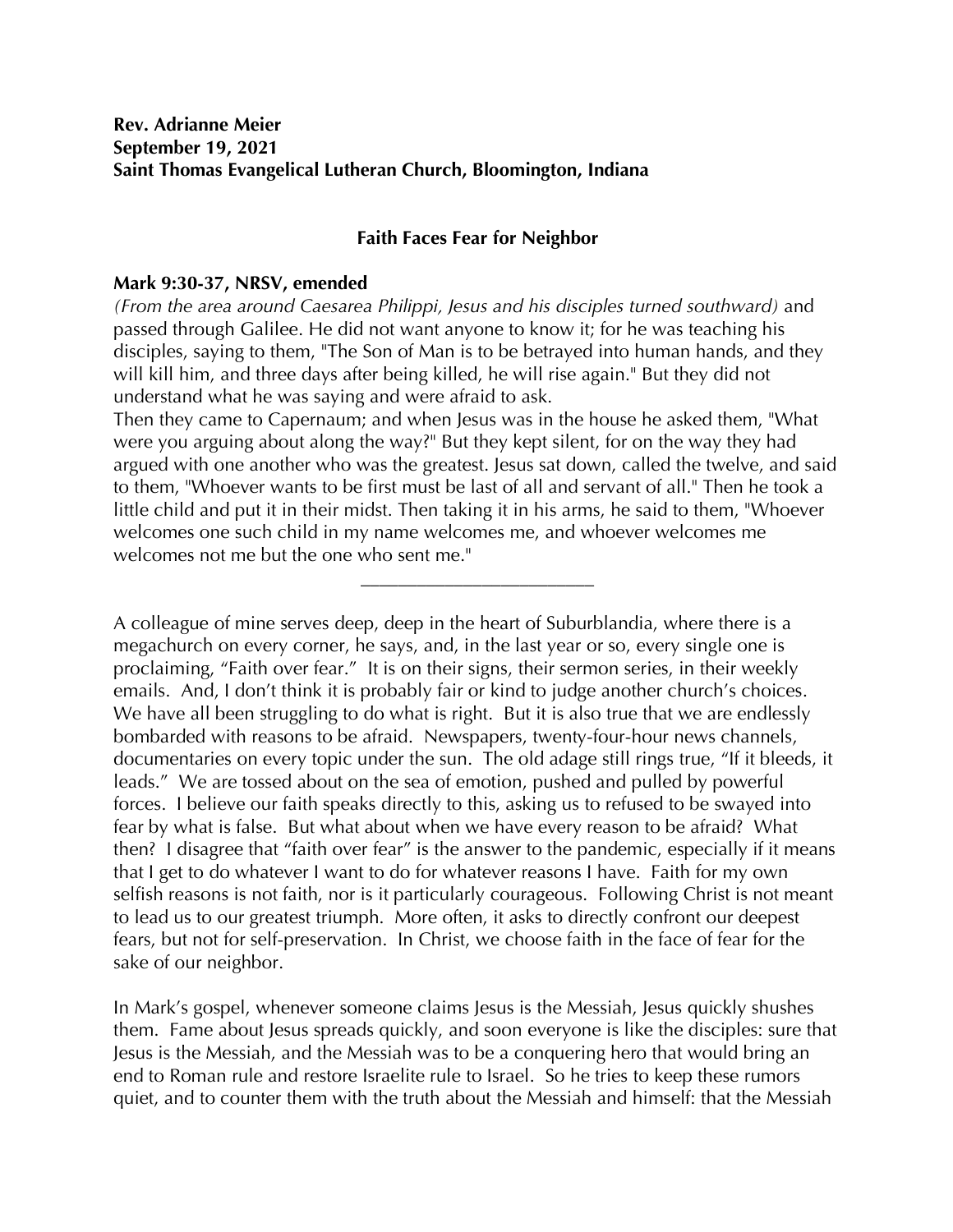is not a conquering hero, but a suffering servant. Three times Jesus tells his disciples about what is to come: the Son of Man—that is, the Child of Humanity—will be betrayed, killed, and will—three days later—rise again. Three times he tells them this, and three times…it is like they never even heard him. In chapter eight, Peter, who had just confessed Jesus as Messiah, then tells Jesus to can it, and Jesus calls him Satan. Today, the disciples, some coming down off the mountain having witnessed the Transfiguration and some having more-or-less successfully continued Jesus' ministry of healing—today, they're arguing about who is the greatest. And in the next chapter, when Jesus tells the truth about the future, James and John will come to him and ask to be his right- and left-hand men in the coming kingdom. It is like they never even heard him.

You have to remember who these disciples were. They weren't listed in the who's who of ancient Israel. They weren't wealthy or of great value to society. Sure, there were those lower on the ladder than them—women and children, the disabled and strange, if these people even registered as being on the ladder—but, from their vantage point, they were near the bottom rung of the ladder. For them, following Jesus, following the Messiah, meant they might have the opportunity to flip the ladder, but, as the Salt Project's commentary puts it, they were "still preserving the ladder." The disciples believe that they're following Jesus and it is going to make them great. And Jesus basically says, "You're right, but not in the way you're thinking. Every time Jesus tells them what is going to happen and they get it so wrong, Jesus tells them what it means to be a disciple. It is a hard teaching. The disciples think the Messiah is a triumphant conqueror, but Jesus says the Messiah is a servant—a suffering servant. Greatness, Jesus says, isn't from getting to the top, but in descending to the bottom, not as a king, but as a servant. Not as a full-grown man, but as a helpless child. Not in preserving our lives, but in giving them up.

And this, in all honesty, is terrifying. I know how to climb a ladder. We train our whole lives to look up, to plan, to dream. Always up. And, if you can't climb higher, just be sure there is someone below you. We find Jesus's truth just as terrifying and disorienting as the disciples. We don't know what to do if there isn't a ladder.

When we say faith over fear, this is what we're talking about. I do not consider myself to be a brave person. I am risk-adverse, timid. Too often, I have found myself paralyzed, unable to act with decisiveness. I have found great comfort in the verse from First John 4 which begins, "There is no fear in love, because perfect love casts out fear." It isn't faith over fear, as if faith instills in us a kind of courage that allows us to be reckless, to plow over our neighbors, to seize what we want. Rather, it is love and faith and, yes, courage, but also vulnerability and neighborliness.

By all accounts, the disciples are ready to barrel ahead, to take Jerusalem by storm, to rally the troops, to win. There is no room to be afraid. They choose not hear what Jesus says because it might give them pause, it might make them second guess, it might make them afraid. Faith isn't being unafraid when there is reason for caution, faith simply puts the needs of one's neighbor, the needs of least above whatever might be causing their fear.